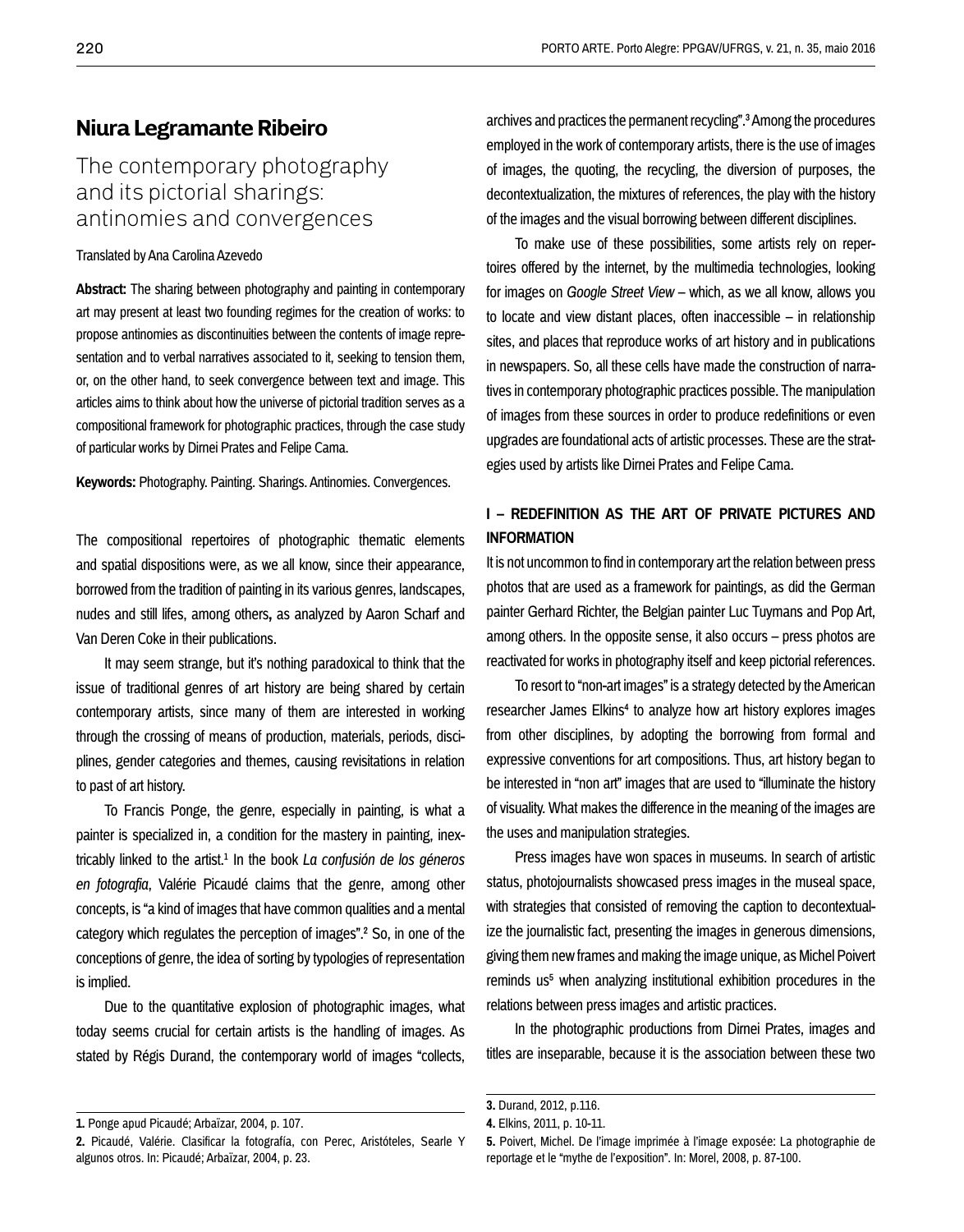elements that form and acquire its new aesthetic properties. What their various photographic series have in common is the dialogue relations established with the universe of painting.

The relation of his photographs with landscapes is the series *Popular Landscapes* (*Paisagens Populares*, 2011-2012)6 and *Complementary Greens* (*Verdes Complementares*, 2012-2013), originated from photographs published in newspapers. The reactivation of the press photographs 7 is the method employed by Dirnei Prates in his artistic practice, in which images, after recontextualized, transform the original informative purpose. The journalistic fact doesn't matter anymore, but the expressive possibilities to see what is in pictures with previously unvalued planes. His aesthetic research explores a proposition of the logic of the photographic image capture device: a photo that elaborates on the photo itself. The artist proceeds through readjusting the frame, expanding the background of the original images. This expands the background of the image to the point of where it messes up the composition of the source image and, as a consequence, it highlights the granular points of photographic matter. By imploding the realistic references, the artist damages the descriptive capacity of the photographic image and, therefore, the capacity to document the fact. What interests him is not save the document status as an image, but reinterpret an image of the real.

The series *Complementary Greens* (*Verdes* Complementares, 2012-2013)<sup>8</sup> produces a discontinuity of the contents of representation with regards to image and title. For this series, the artist searched for documentary images of impacting news published in newspapers involving crimes, traffic accidents and deaths, among other types of violence. The interest in the images focused on expanding the backgrounds, in which only the landscape, deprived of the human figure, ends up being revived, excluding therefore the first foreground, which registers the fact of violence documented on the news. When decontextualizing the fact itself, the artist removes the documentary character of the image.

It's by digging up old pictures from newspapers that the artist chooses those which can better match a macrophotography and have aesthetic notions of landscapes that can detached themselves from the original image. André Malraux's conception that photography is a master at creating "fictitious arts", referring to the range of images in relation to the real was carried out in the photographs of Dirnei Prates. The original figurative image ends up becoming unnoticeable due to the small detail that is expanded to dimensions of approximately 2 meters and, sometimes, 4.60 m, compared to the small images in the newspaper format. Such scale results in a *tableau photographique*, to use the expression coined by Jean-François Chevrier, resending, therefore, to a tradition of scale more pictorial than photographic. As a result of this expanding, the surface of the image ends up with a grainy appearance by the presence of the reticle; it revokes the perspective and highlights the blurring radius, because the slightest inclination of the paper at the time of retaking the photo can cause this blur. The grain makes the image lose the character of reality that would accentuate the mechanical character of the image. In relation to the appreciation of the evidence of the reticle, we can recall works as *Déjeneur sur l'herbe* (1964), from Alain Jacquet, or several works by Sigmar Polke, among other artists.

The title of the series is indicative of a pictorial reference for the choice of complementary colors. The artist doesn't adopt any post-production procedure regarding the colors, but declares that opts for images that have a predominance of green (landscape) and red (elements in the first foreground), $9$  although the red of this plane disappears when the frame is reajusted. In addition, the photographs are endowed with strong visible chromatism, especially when expanded. Even blurred, it is still possible to recognize figurative elements of the nature, almost always without the human presence, both in *Popular Landscapes* (*Paisagens Populares*) as in *Complementary Greens* (*Verdes Complementares*)*.* In these images, even though the they don't present a classic making and the perspective can be compromised, the artist maintains, in most of the time, "the horizon line, the idea of earth and sky, or the presence of a hill", in the words of Prates, so that he "can refer to the genre of landscape in the pictorial tradition".10

**<sup>6.</sup>** Two works in this series belong to the collection of the São Paulo Cultural Centre, São Paulo, via the Acquisition Award, in 2012, from an exhibition held there between October 2012 and January 2013; another work belongs to the collection of the Rio Grande do Sul Museum of Art.

**<sup>7.</sup>** It's no novelty to use images of photojournalism as visual experiments. In addition to the Dadaist collages, among others, an example in contemporary art is the exhibition *Covering the Real, Art and Press Picture, from Warhol to Tillmans*, in 2005, at the Kunstmuseum Basel, conceived by Hartwig Fischer. The exhibition explored the relationship between contemporary art and press images after the 1960's until 2005 and included painting, photography and video installations, arranged in nine rooms. It also associated press photos projections of agencies in real time. It showcased works from 25 international artists, including Andy Warhol, Malcolm Morley, Gerhardt Richter, Richard Hamilton, Sigmar Polke and Arnulf Rainer. For Gäelle Morel, the exhibition "recognized the importance of the reappropriation of press iconography by the artists in art history". According to Morel, the "artists question the economic, aesthetic and moral rules "of images from photojournalism and thus transform the functional character of press image for the benefit of the visual experience. Many of the press images determined a significant part of the artistic designs. Morel, 2008, p. 139-140.

**<sup>8.</sup>** This series received an honorable mention at the Brazilian Photography Award (Prêmio Brasil de Fotografia), 2013; the series was also exhibited at the 64<sup>th</sup> Abril Exhibition (Salão Abril*)*, in Fortaleza, 2013, on the 32nd Pará Art (Arte Pará*)* in Belém do Pará, 2013, and at the 19th Unama Exhibition of Small Formats (Salão Unama de Pequenos Formatos), 2013, in addition to exhibition at the Palace of Arts (Palácio das Artes*)*, Arlinda Corrêa Lima Gallery (Galeria Arlinda Corrêa Lima), in Belo Horizonte, 2013, and at the Mercosul Visual Arts Biennial exhibition, 2015.

<sup>9.</sup> Interview with the author on January 15th, 2016. **10.** Ibidem.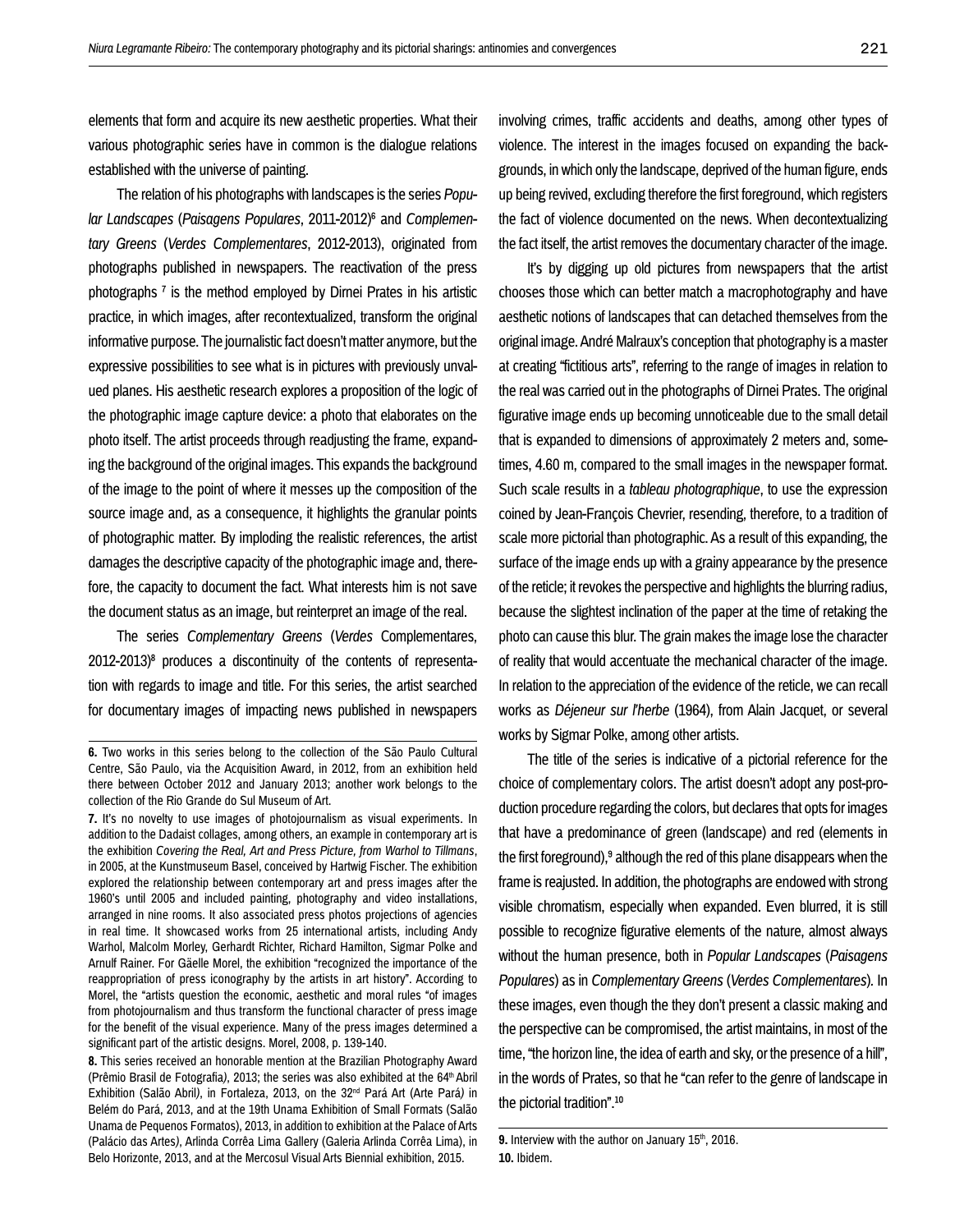The works from Diernei continue to question the moment of encounter between the image and the text, breaking the expectation of the spectator to read the titles of the photographs. The association between text-image "represents an inexhaustible source of production of devices and of senses,"11 says Régis Durand. If the reactivated and redefined press landscapes by Prates can evoke bucolic places, this is not what happens when we come across with the title of the pictures: *After 23 hours the body is located in the river stream*; *Trucks and a car engage in an accident on the highway*; *When trying to enter the highway, a car was hit by a another one*; *Two women die in the collision of a two cars (picture), in T*; *Elba was found 1 hour after the body of L*; *Father and son die in accident in V. F.*; *Police will inspect wells in search of a missing young girl.* The observation on the frequency of this kind of news in the paper lead the artist to develop these series. His choice falls on pictures in which titles explore violence, precisely to strengthen the incompatibility with the image represented, in an association that reinforces the idea of fiction. We need to consider that "what we see today are works that claim a heterogeneity or a deep discontinuity in ther same materiality, but also in their contents of representation", as well noted Régis Durand.<sup>12</sup> This French author alerts to "the inherent danger in the power of a image to provoke in the spectator a conflict and some uncontrollable associations".13 And it is precisely the provocation of putting a image and text in tension that this series seems to produce in the perception of the work. As for René Magritte in *Le clef des songes* (1930), there is a paradox between the representation of the image and the meaning of the text, between what the spectator sees and reads.

The reactivation of images by means of readjusting the frame also is present in *Neutral Zone* (*Zona de Neutralidade*, 2011),14 where Prates reintroduces parts of historic photos from the 20<sup>th</sup> century published in books about photography from authors such as: Diane Arbus, Eddie Adams, Ian Berry, Josef Koudelka, Max Alpert, Nick Ut, Sam Shere and Thurston Hopkins. This time, it includes human figures, even if they are unrecognizable due to the blurring caused by the expansion. Because they are wellknown photographs, they can be seen as a test to the spectator's

perception, in an attempt to identify which photograph refers the enlarged fragment. This is the case of a Diane Arbus' photograph, *Child with a toy grenade in central park* (1962), where Dirnei presents the background figures present in the park, in a photograph of the same title and in black and white, from 2011. In Dirneis's photography, people appear as spots, and, in fact, no one can assume that these are people. Similarly, he proceeds with the wellknown *Street execution of a vietcong prisoner, from* Eddie Adams (1968), in which the secondary plane is represented offering a fragment of something that is difficult to observe in the image. With this procedure, the artist ends up denying the readability of it, since they are just completely blurred images. Just the title and the author of the writing refer to the original images. Therefore, the authorship of the original comes as text and not image. If one can think of a quote in relation to the text, on the image it is questionable, because it is showcase in a messed up manner, given the degree of blurring, making it unreadable, in addition to accentuate the feeling of two-dimensional nature. We can recall, by Dirnei's procedures, the movie *Blow-up,* by Antonioni, in which the character who takes photos in the park, after revealing them, verifies that the figures "exploded", compromising the visibility of the photos.

This visual strategy of expanding details and dissolving the figurative readability of a image was employed by the *pop* artist Richard Hamilton, in works such as *People* (1968), in which he expanded photographs of people, that became figures and spots, in *Trafalgar Square* (1965-67) and *Whitley Bay* (1965-66), often taken from pictures reproduced on postcards. As we all know, certain works of *Pop Art* worked with principles of photographic appropriations with techniques of serialization, fragmentation and display of reticles, among others.

The internet is another source of images for construction of the photographic series of Prates, from an intimate document that is published in real time. Through registration in a relationship site in which people expose their bodies live in intimate situations, the artist has captured some images that originated the series *Jupiter, Neptune and Pluto* (2014),15 which resulted in a partnership between photography and painting themes. By capturing photographs of nudes in this site, the artist names the series in reference to fresco *Jupiter, Neptune and Pluto* (1599), from Michelangelo

**<sup>11.</sup>** Durand, 2012, p. 156.

**<sup>12.</sup>** Ibidem, p. 136.

**<sup>13.</sup>** Ibidem, p. 158.

**<sup>14.</sup>** Two works in this series belong to the collection of the Art Museum of Rio Grande do Sul: *Child with a toy grenade in central park – Diane Arbus* (2011) and *Street execution of a vietcong prisoner – Eddie Adams* (2011). In 2012, the exhibition in the Virgílio Calegari Gallery received the 1<sup>st</sup> IEAVI award, in Porto Alegre.

**<sup>15.</sup>** This series refers to the fresco *Jupiter, Neptune and Pluto*, painted by Caravaggio in the Cabinet of Alchemy of the Casino dell'Aurora in Villa Boncompagni-Ludovisi Romana and commissioned by the cardinal Francesco Maria del Monte. Works of this series from Prates were showcased at the 33rd Pará Art (*Arte Pará*, 2014).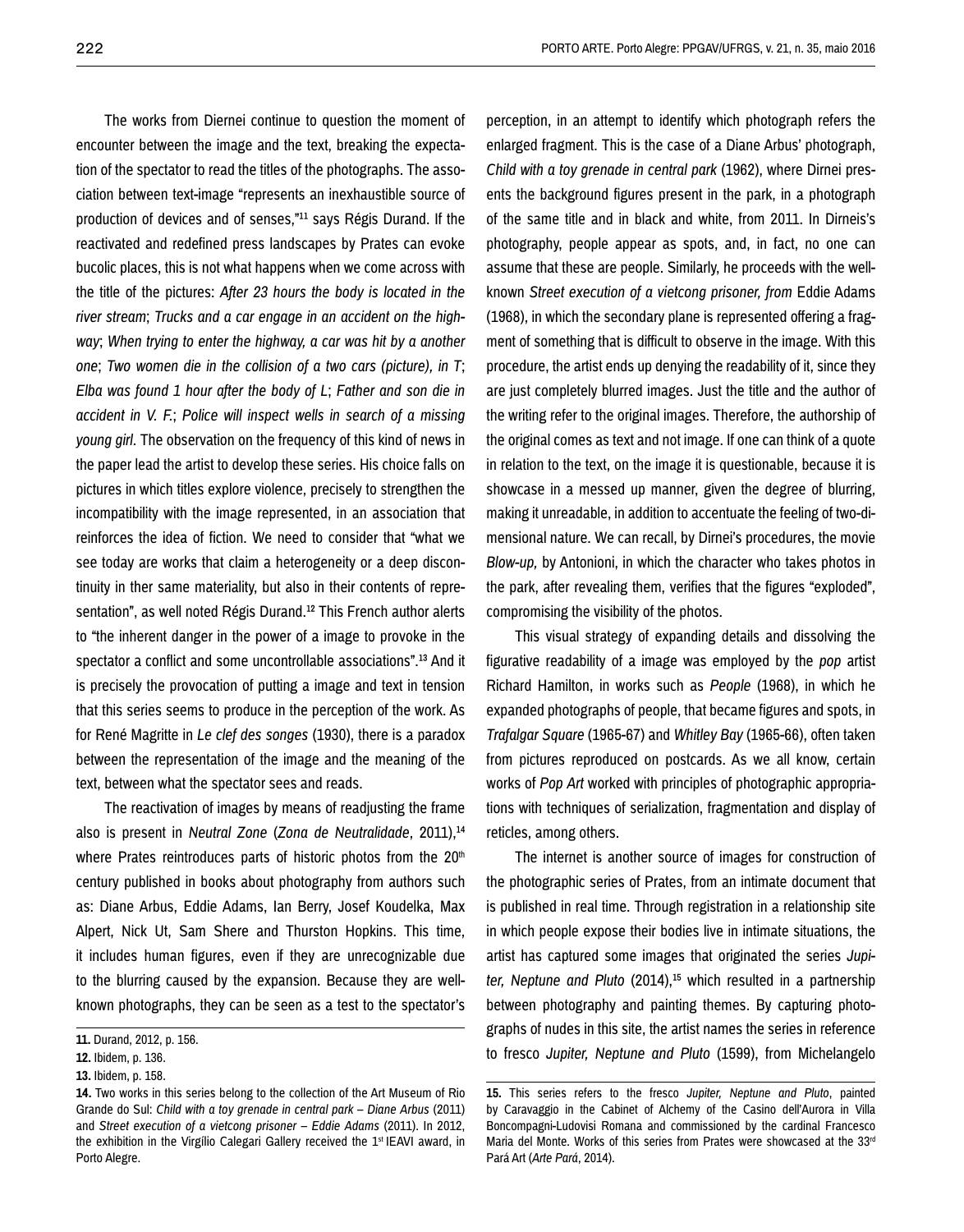Caravaggio, for being a public fresco with the evidence of the nude. However, unlike the famous and powerful gods, they are anonymous figures interested in exposing their bodies. In addition to the pictorial relations and the association between the world of mythology and the profane, the photographs allude to the idea of voyeurism and question the privacy made public.

Having carried out the first photographs, Dirnei says that he realized that some images reminded him of the tenebrism of the painting of Caravaggio, like one of the first pictures, called *Baco*. In another moment, he regulated the camera to accentuate even further the issue of tenebrism: he increased the screen color to create contrast and the depth of field to have dark areas. He didn't care about the physiognomic identity; so cutting the images transformed the figures in headless ones. Because they were the bodies of "ordinary, older, and not sculptural people", he began to think about the marginal models of Caravaggio and the contrast between light and shadows. However, unlike the bodies from Caravaggio, that were sensual and sculptural, the photographic bodies didn't have these attributes. It is this discrepancy that matters to the artist, not the literal reference.

Just as in the choices of the titles of photographs from newspapers of traffic accidents, in this series of nudes, he chooses works that sometimes carry a tragic sense. By the chromatism and light contrasts, Prates began to relate the photographic images taken from the site with the titles of other paintings by Caravaggio: *The sacrifice of Isaac* (1601/02), *Beheading of St. John the Baptist*  (1608), *David with the head of Goliath* (1610) and *The Entombment of Christ* (1602/03). However, although some of these titles refer to the idea of violence, the photographic images do not imply any aggressive content. The artist points out that he wasn't looking for literality with the works from the painter, but just something that didn't have any sacred or pornographic character.16 Therefore, there is a discontinuity between the representation and the allocation of titles that instigate violence.

For his other photographs, he searches for a spatial disposition of bodies or elements on scene or clothing, as references to the pictorial works Sleeping cupid (1608), which associates, in <sup>p</sup>hotography, a reclining body at rest. The painting the *Rest on the flight into Egypt* (c. 1594/95), by Caravaggio, in which the angel has his median zone in a white cloth, the same occurs with the body of his photographic character.

This series has a sense of irony in relation to one of the major themes in the history of painting, by counteracting images of the profane world with those of sacred biblical titles of cultured art, and values of freedom in relation to sexual practices with the religious dogmas concerning the use of the body, among others.

The pictorial landscape also appointed some of the videos made by Dirnei as *The starry night,* by Vincent Van Gogh (1889), and *Impression, Sunrise* (1873), by Claude Monet, that compose the parts, respectively, l and ll of the *Homemade Movie* (*Filme Caseiro*, 2014 and 2015).17 They are fragments of everyday moments from trips recorded between 2004 and 2011 that, by editing, build a broken narrative whose character appears with different figures, depending on the time they were recorded. There is a iconographic distance between the pictorial works and the videos because the idea, according to the artist, was not a direct association, but the creation of fictions. The closer relationship is that, in the first part of the video, the scenes evoke a nocturnal atmosphere in the landscape scenes in black and white, with fuzzy images and the playing between the dark and light, leading to the loneliness of the character in moments of sound and quiteness. For the artist, the association with *The starry night* is because of the fact that the frame has been painted without the direct observation of nature, from the imagination of the artist, on the occasion of his hospitalization at the asylum. If the first part of the video ends at the end of the night, the second begins at dawn; hence the relation with the work of Monet. Both works feature noise in the image, which is something that interests the artist, due to the passage of a VHS media to digital media, it provides some value of reality loss. As in the photographic series, there is no literal authenticity between the images and the titles. In the videos, the titles of the works of art have goals more poetic than descriptive of meaning by associations of themes, leaving the to the spectator open questions to semantic relations between the images in videos and paintings.

The work of Dirnei, therefore, continues to question the semantic conflict between the images and the titles of the works, usually causing a strangeness in the expectation of the spectator. From the photojournalism to the art photography and to pictorial references, Dirnei Prates recycles images that claim a discontinuity in the contents of representation.

**<sup>17.</sup>** This second part was showcased in the exhibitions for movie and books at the CCBB, Banco do Brasil Cultural Centre (Centro Cultural Banco do Brasil*)*, in Rio de Janeiro, São Paulo and Brasilia.

<sup>16.</sup> Interview with the author on January 16<sup>th</sup>, 2016.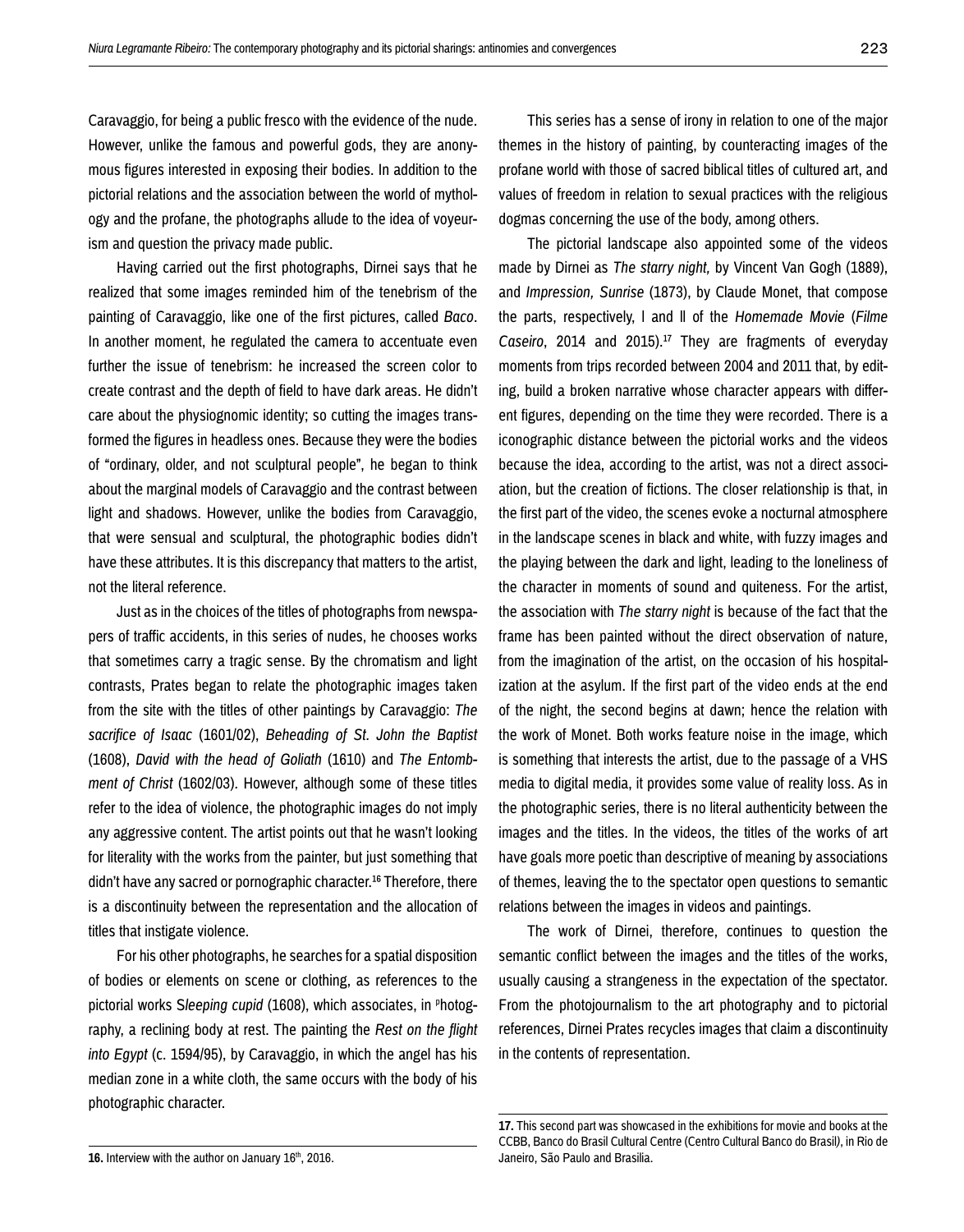## **IL – PHOTOGRAPHIC UPGRADES OF PICTORIAL LAND-SCAPES AND TRIVIALIZATION GAMES WITH NUDES**

We've reached a time that the studio of an artist can be the computer, especially for those who work with images. The correlation between available images on the internet with certain works of art history is one of the photographic operations performed by the artist Felipe Cama, who aims to think how the image is produced, distributed and consumed.18 It is in the giant information portal of Google<sup>19</sup> that the artist accesses images to reconfigure them as photographic productions which, through operational procedures, create evidence of the digital language, because, as we all know, the dialogue of artists with the numerical is increasingly emphasised in contemporary art. On internet sites, the artist selects reproductions of modern and classic paintings to refigure them with a numerical language. If a chemical-based photography could explore the grain of matter as a photographic surface, now Cama uses planar effects of constitution of a numerical image and makes it pixelated. Thus, he overrides the entire surface of the gestures of strokes of iconic images in the history of painting. This operation standarizes the images and put in crisis the authorial gesture identification of the authors of the paintings. To compose his numerical language, the artist chose traditional pictorial painting reproductions: the naked and the landscape.

The nude, far from being a marginal factor in the history of photography, was of great interest to artists as an anonymous audience. The large production of this genre was intended to meet at least two fronts. Artists required photographs for their compositions, in sexy poses or merely reclining bodies in armchairs, beds, amid curtains, as in paintings by Gustave Courbet, and Eugène Delacroix, made from photographs from Vallou Villeneuve. The other

demand was mainly in the nude obscene, stereoscopic photographs, therefore, in 3D, in which poses revealed clearly the sexual areas with the purpose of meeting a male clientele, as shown by the photographs produced by Auguste Belloc. The photograph was, therefore, right from the start, a premier provider of images that fed the imagination of the nude.

In the 19<sup>th</sup> century this function competed with press photograph, in times of internet, access became even more instant and free. On the digital network, Felipe Cama found many of the nude images that went on to be used in his compositions associated with nudes in the art history. Given the amount of images that circulate on the internet, Felipe practices what Régis Durand points out as a characteristic of the contemporary artist, which is the managing in the handling and recycling of images, causing new associations and redefinitions of images of images, using a mix of references, playing games with the history of the images through the quoting of pictorial references in his photographs.

In the series *Nus after* (2004-2010), Felipe Cama digitally recreates pictorial works by Monet, Gauguin, Modigliani, Matisse and Van Gogh with a procedure of pixelation. Because they are well-known images, as in *Nu (after Gauguin)* and *Nu (after Matisse),*  even after having applied this method of composition, it is still possible to recognize them as being paintings from these artists, by the shapes and positions of the bodies. But, to cause the disappearance of the gestural brushwork that differentiates a modernist artist to another, the image turns out to be standardized while in a visual planar surface. The same treatment, even though varying its chromatism, is assigned to all his photographic works from this series that reference the painting. Such formal procedure can present an ironic content in relation to cultures that, by force of circumstance in relation to the distances from the original works, need to meet know them in order to replicate, without having to have visual contact directly with the colors and textures of the strokes. And it makes you think how the appreciation of works of art happen.

In another series, called *Similar nudes* (*Nus parecidos*, 2005- 2009), the artist seeks, through the lenticular printing,<sup>20</sup> an association between two similar female nudes, especially in the poses, from reproductions of oil paintings of nudes created by Picasso,

**<sup>18.</sup>** The images of all the photographic series of Felipe Cama can be found in his site: *www.felipecama.com.br*.

**<sup>19.</sup>** A series from an artist that revisits the pictorial tradition and uses the image service from Google for the series Googlegramas, from Joan Fontcuberta. He reconfigures each of the paintings, such as the *Last supper,* by Leonardo da Vinci, and *The origin of the world*, by Gustave Courbet, through 10000 photographic reproductions taken from the internet, which by the tiny scale act as *pixels*. For the image of Jesus Christ's *Last supper*, he wrote "peace" in 86 languages, in which he built the composition as a sort of mosaic, hard to decipher due to the amount of images. With this operation, the artist redoes a picture from the past of painting with contemporary technology. These jobs do not cease to be a remark on the question of technical reproducibility of the image, which brings more interest than the real itself. In a conference held in Paris, in February 2012, the artist projected a video that showed a woman walking through the crowd from the Louvre Museum and indiscriminately pointing her the phone to take pictures of the works of art, not even seeing what she was photographing; he also presented a photograph of a papal visit, where there were hundreds of cameras pointed on his direction. There was no interest to the real, but to the image of the real.

**<sup>20.</sup>** Lenticular printing requires the presence of the spectator in front of the work to be perceived, because vertical fillets of each image are brought and receive a plastic lens in which effect is such that we see one or another image as we move the work, recovering the irreducible dimension of experiencing the enjoyment in loco that art demands. See: Silvia Barreto, *After Post*, in <http://www.felipecama. com/after-post-texto>.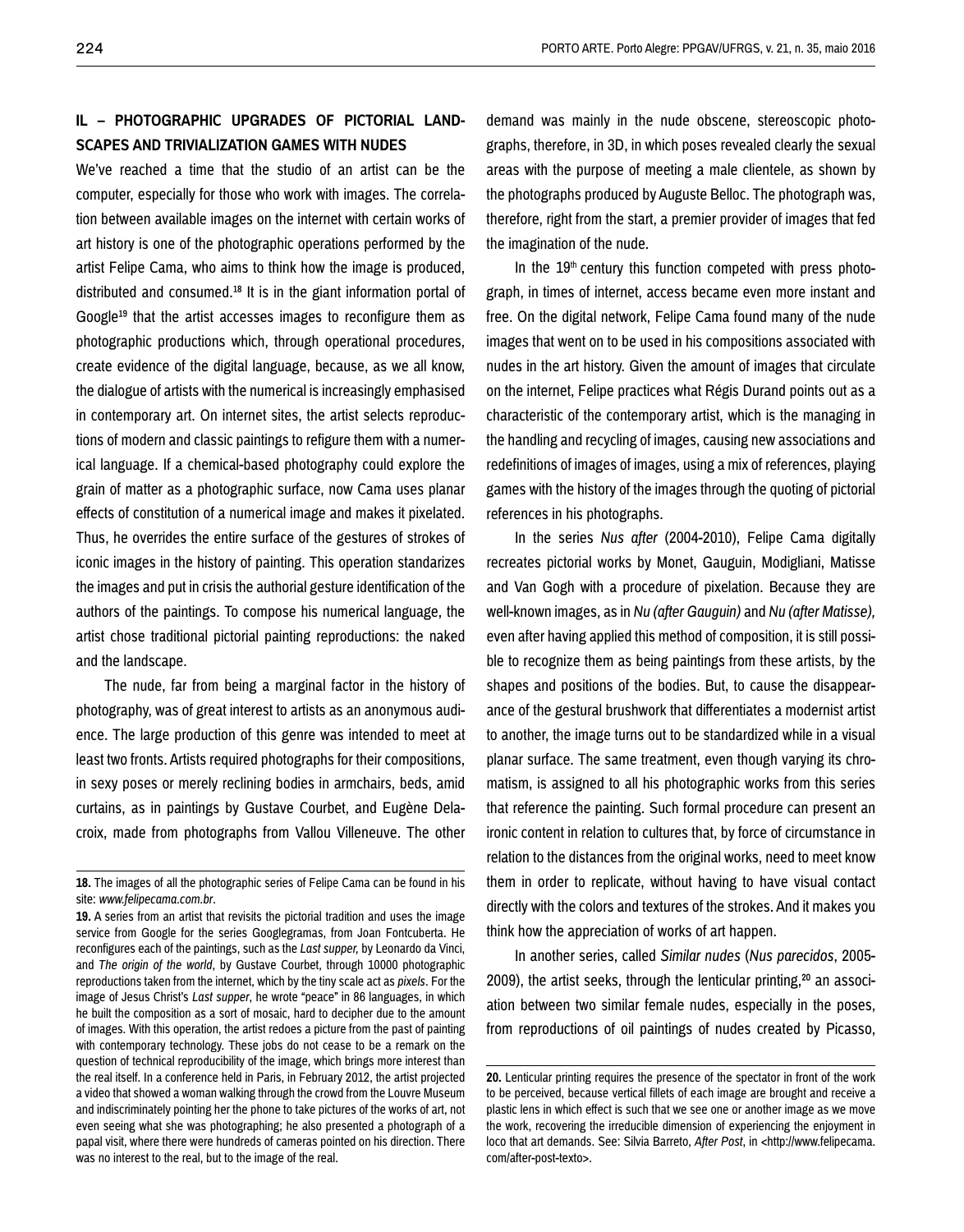Modigliani or Van Gogh, which are associated with pornographic anonymous nudes, taken from websites or images that the artist received by *email*. The photos *Sabrina x Modigliani* (2006), *Karine x Freud* (2006) and *Pamela x Picasso* (2007) carry the names adopted by the women photographed and the names of the artists, in order to confront the different contexts and purposes of the images found on the digital network. Although the nude has been, as you know, a genre much represented in the history of painting, one can't help thinking of the trivialization games of images overlaying reproductions of pornographic origin circulating in websites to works circulating in museums, in the homes of collectors, in the art world. However, while reproducible images, both circulate in virtual environments, therefore, the usage occurs in the same virtual platform.

Although a small notion of volume by the tonal differences in body parts is still noticeable in the photographic series, the geometric fabric that explores different sizes of mosaics and the planar chromatic surfaces end up imposing an iconographic two-dimensionality to the figures. The photographic planarities destroy the individualities of the modernist strokes or create confrontation with the traditional codes of mimicry of the classic pictorial nude treatment. Thus, the degree of abstraction is greater than the figurative codes, especially in spaces that surround the figures. The large format of the images, such as a mural, helps to accentuate the planarity of the bodies and the visibility of colors. This prompts the spectator to a detachment to reconfigure the image represented.<sup>21</sup> In this way, the artist tensions the figuration of appropriate pictorial images to the limits, as well as the figurative nature of photography itself.

If, since the 19th century, with daguerreotypes tours, the photography began to feed the imagination of people with photos of landscapes, today, with *Google Street View*,<sup>22</sup> access to images of landscapes occurs much more quickly, instantly and free of charge. The title of the series of *Street View Landscapes* (2011), Felipe Cama, is indicative of the entire process of his work. The technology

is in the service of the project of the artist, which encounters the possibility of reflections on the idea of memory and time. After selecting works by artists of his interest – Frans Post, Vermeer, Cézanne, El Greco, Turner, Ruisdael, Corot, Constable, Delacroix and Sisley –, Felipe uses the titles of the paintings of landscapes taken by these artists and, through the application *Google Streetview*, he finds current pictures of the same places that the painters used in their paintings. The photographs of those places, for the most part, have more differences than similarities with the locations recorded in the pictorial works, due to the physical transformations that have occurred in places by the passage of time, the angle photographed by the application, which, obviously, is not the same reproduced by the painter, as we can see in *After Cézanne, Mountain Saint Victoire (Street View)* (2011). This mismatch between the images is even more visible in landscapes with rivers and trees, as in *After Delacroix L'Etang de Beauregard dans La Commune Le Louroux (Street view)* (2011) and *After Constabel View on the Stour near Dedham (Street view) (2011).* Below the images, there is a map of the place. In fact, the titles given to photographs are the ones that expose the ancestors's pictorial pictures in which they are referenced, as in the picture *After Sisley (Early Snow at Louvenciennes) (Street View)* (2011).

The paintings of these places by the artists serve, therefore, as a pretext for the pursuit of the same places. You can't rescue the gesture of the painter, and that is not the intention of the artist, because the result is the visual discourse of the numerical image with the presence of a white mesh that overlaps the iconographies of the photographic landscapes. The presentation of the checkered landscape by this grid of lines can evoke the didactic principle of geometrized screen as a way of capturing a classic pictorial landscape as the feature of the drawing to an image expansion, but can also remember the visual setting of digital images when enlarged. The presence of this digital grid standardises all the photographs from the series, creating a pattern on the representation. This is the pattern that accentuates a certain two-dimensional nature of the image, as it does with the representations of nudes.

Focusing on that same regime of images and on the predatory internet photography, the artist had created a previous series, named *After Post* (2010), in which he merged images of paintings by Frans Post<sup>23</sup> with pictures of regions of the northeastern Brazil, taken by amateurs photographers and found in the archives

**23.** Frans Post was in Brazil between 1634 and 1642.

**<sup>21.</sup>** The titles refer to the original work: *Dois nus parecidos, um after Courbet* (2005), *Quatro nus parecidos, dois after Picasso* (2005-2006), *Dois nus parecidos, um after Modigliani* (2005), *Nu (after Matisse)#1* (2004-2005), *Nu (after Matisse)#2* (2010) and *Nu (after Van Gogh)* (2004-2005), among others.

**<sup>22.</sup>** The quality of the photographic technology employed to locate places reaches more and more precision; in some cases, one can see with great detail the image of the street, the building number and, depending on the angle photographed, even inside a residence. To associate contemporary technology features with the pictorial tradition is a common procedure in the photographic practices of today, as did Joan Fontcuberta, in the series *Ortogénesi,* generating, through the use of a software, images of works from Munch, Millet, Hokusai, Turner and Derain, among others.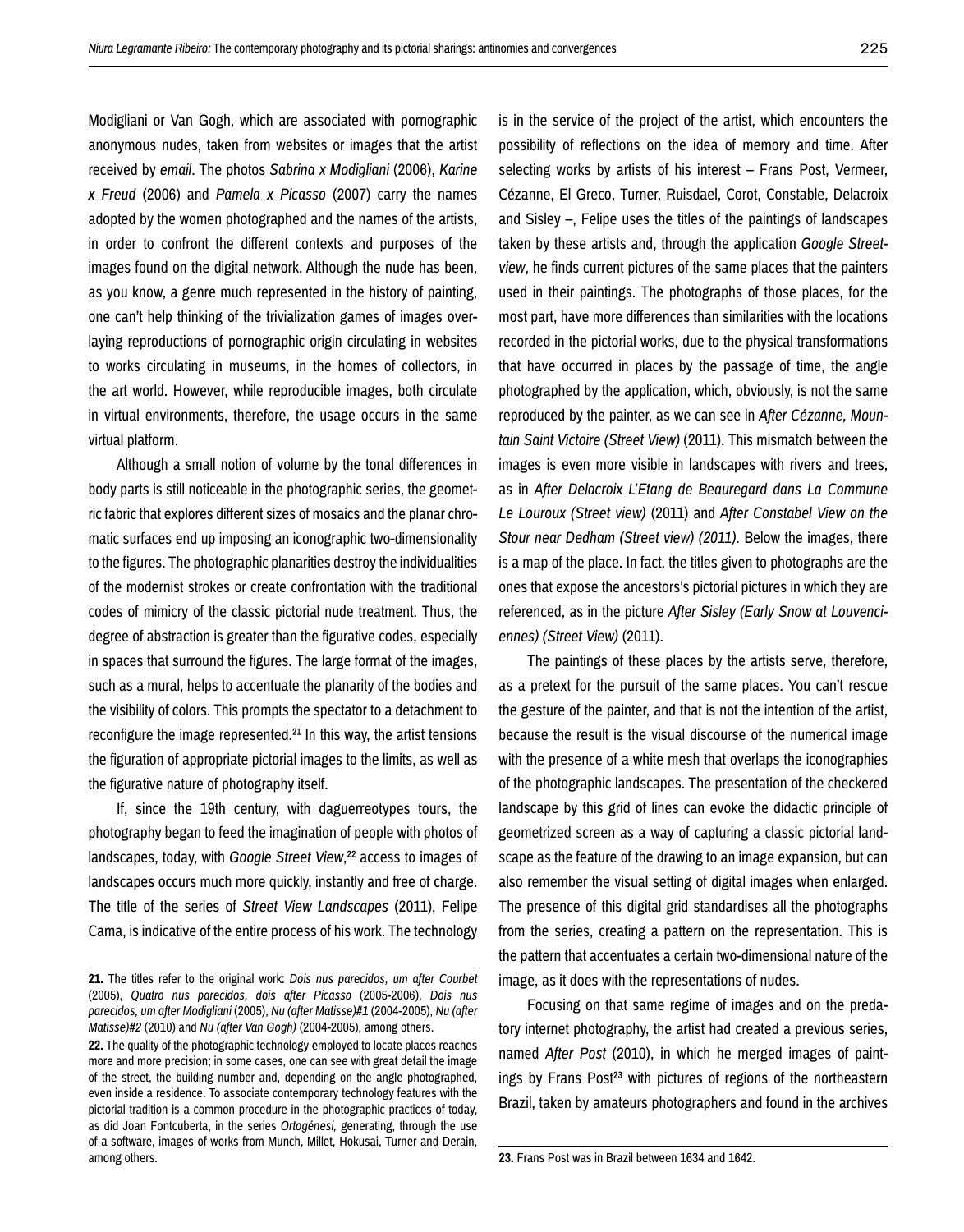of Google. He calls them, for example, *Pernambuco (after Post), Olinda (after Post), Natal (after Post), João Pessoa (after Post).* The artist hasn't been to the places registered by Post, but knows them through photographic images, so that the image is the mediator of the perception of the artist with the real. The vision of those places occurs through the eyes of another.

In these photographs, the artist also overlays a mesh that, besides highlighting the digital nature of the constitution of the image in *pixels*, eases the perspectives, the volumes and the textures of the landscape, forming a counterpoint with the idea of manuality and with the iconographic details of the paintings by Post. The flatness of the volumes of the original work ends up questioning the nature of verisimilitude historically assigned to the photo. The artist seems to want to extract from the paintings from Post and the appropriate photos only the chromatic constitution and its *platitudes*.

To update photographically pictorial landscapes that were produced at different times and juxtapose nudes created with different contexts and purposes are ways to observe how images are consumed in the contemporary world, because, although their purposes and production regimes have been very different, all of them can be viewed on the same platform on the digital world. It makes you wonder how the perception of the real has been mediated by the codes of the image.

Antinomies and convergences in the borrowing of images, titles of works and names of artists from the pictorial tradition are guiding sources for the photographic practices of Dirnei Prates and Felipe Cama. These artists cause sharings between images taken from different contexts, "images that are not art", referencing Elkins, that are related in the same work, like the pornographic nudes captured in digital media by Prates and Cama, that coexist with references or reproductions of the history of painting. Before the avalanche of images of the contemporary world, Dirnei and Felipe propose the photographics realocation and recycling, assigning new meanings and updates to images of landscapes, from both the present and the past. In these artists, the textual narrative character of the titles of the works seems to be inseparable. Thus, the contemporary multimedia technologies and the wellsprings of the pictorial tradition formed the foundational processes framework of their photographic artistic practices.

#### **REFERENCES**

- BARRETO, Silvia. After Post. In: FELIPE Cama: txts. Available in: <http://www.felipecama.com/after-post-texto>. Access on February 18th, 2016.
- DURAND, Régis. *La Experiencia Fotográfica.* Ciudad de México: Ediciones Ve, 2012.
- ELKINS, James. História da arte e imagens que não são arte. *Porto Arte*, Porto Alegre, v. 18, n. 30, maio 2011.
- MOREL, Gäel (Org.). *Photojournalisme et Art Contemporain*. Paris : Éditions des Archives Contemporaines, 2008.
- PICAUDÉ, Valérie; ARBAÏZAR, Philippe (Org.). *La confusión de los géneros en fotografía*. Barcelona: Gustavo Gili, 2004.
- PRATES, Dirnei. Interview with the author on January 15th, 2016.

#### **ILLUSTRATIONS CAPTIONS**

The images in this article can be viewed in its original version in Portuguese.

Figure 1. Dirnei Prates, *Polícia inspecionará poços em busca de jovem sumida (series Verdes Complementares/ Complementary Greens),* 2012-2013, 70 x 100 cm, photography, archive of the artist. Source: archive of the artist.

Figure 2. Dirnei Prates, *Dois caminhões e um Vectra se envolveram em batida (series Verdes Complementares/ Complementary Greens),*  2012-2013, photography, 70 x 120 cm, archive of the artist. Source: archive of the artist.

Figure 3. Dirnei Prates, *Cupido dormindo (series Júpiter, Netuno e Plutão*), 2014, photography, 100 x 150 cm, archive of the artist. Source: archive of the artist.

Figure 4. Dirnei Prates, *Repouso na fuga para o Egito (series Júpiter, Netuno e Plutão)*, 2014, photography, 80 x 120 cm, archive of the artist. Source: archive of the artist.

Figure 5. Felipe Cama, *Nu (After Matisse) #1,* 2004-2005, photography, digital printing, 83 x 124 cm. Source: archive of the artist.

Figures 6 and 7. Felipe Cama, Karine x Freud, 2006, photography, lenticular printing, 69 x 80 cm, two views of the work, sheets A and B. Fonte: archive of the artist.

Figure 8. Felipe Cama, *After Sisley "Early Snow at Louveciennes" (Street View)*, 2011, printing on methacrylate, 63 x 120 cm. Source: archive of the artist.